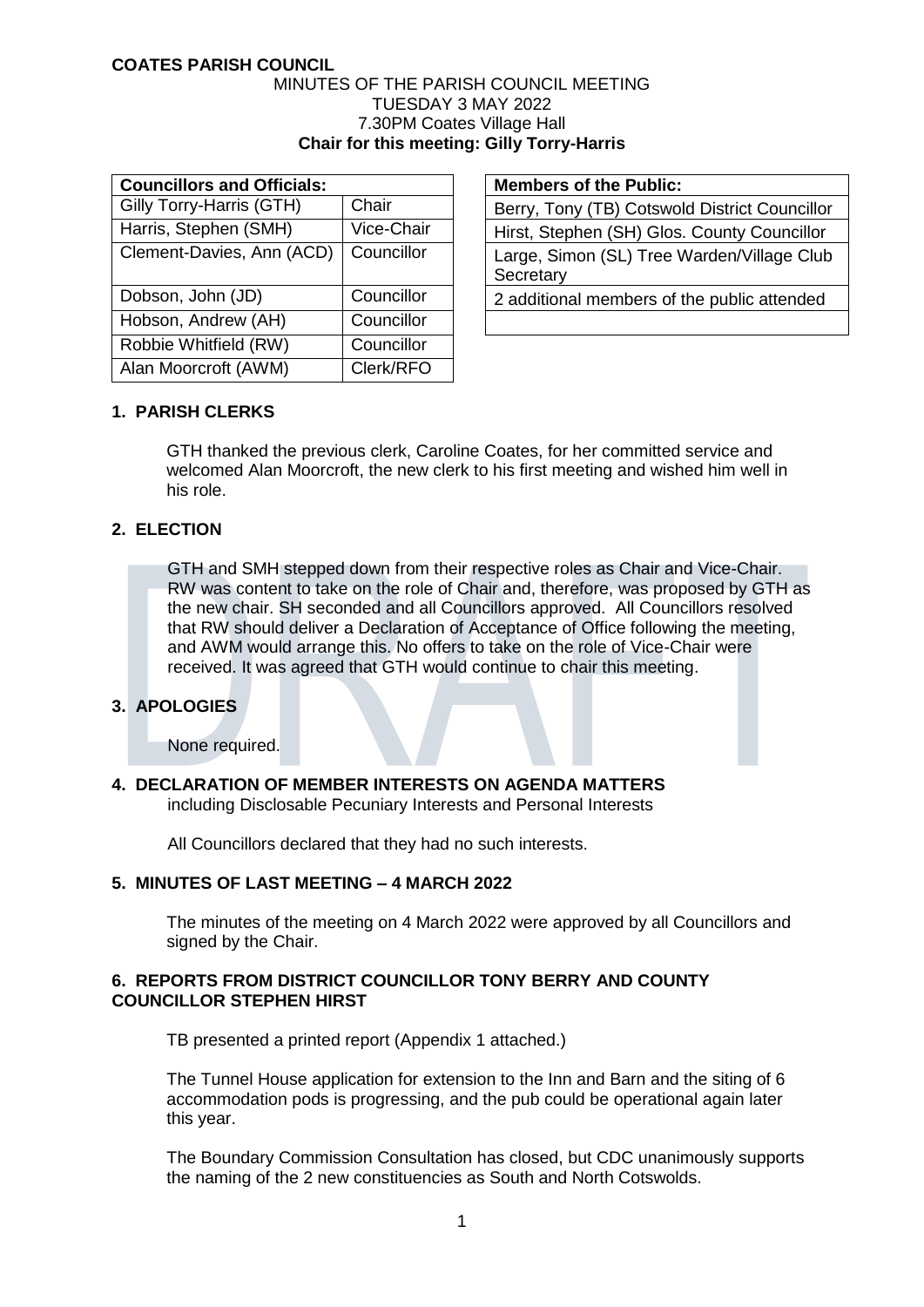### MINUTES OF THE PARISH COUNCIL MEETING TUESDAY 3 MAY 2022 7.30PM Coates Village Hall **Chair for this meeting: Gilly Torry-Harris**

A new Speedwatch initiative was discussed involving possible installation of speed cameras for deterrence.

SH presented a printed report (Appendix 2 attached.)

Adult Social Care in the county is under strain with a shortage of care home beds, increasing costs and closure of care homes.

An application for a 'Build Back Better' grant has been made by the Village Club to cover the costs of an AV system, marquee, picnic benches and store room shelving at the Village Hall, which is likely to be successful.

# **7. ANNUAL GOVERNANCE AND ACCOUNTABILITY RETURN 2021/22**

# 1. **ANNUAL INTERNAL AUDIT REPORT**

All Councillors had been provided with a copy of the AIAR (page 4 of AGAR) signed by the Internal Auditor, summarising the audit conclusions, together with her accompanying Report, in advance of the meeting. GTH took Councillors through the summary of audit conclusions, and Councillors noted that the Auditor had confirmed that, in all significant respects, all internal control objectives were being achieved.

AWM and GTH then took Councillors through the Auditor's accompanying Report. Councillors noted the Auditor's conclusion that good controls were in place, together with recommendations, which included updating Standing Orders and Financial Regulations to reflect actual practice regarding bank mandates, and how the Council records interests on the Agenda. Councillors agreed that any such issues are being satisfactorily addressed.

See 8.4 below for Review of Bank Mandates.

# 2. **ANNUAL GOVERNANCE STATEMENT** (Section 1)

Councillors reviewed and reflected on all the individual statements, agreeing 'Yes' in each relevant case. All Councillors approved the AGS which was signed by the Chair and Clerk.

# 3. **ACCOUNTING STATEMENTS** (Section 2)

These had been prepared and signed by the previous RFO.

Councillors reviewed all aspects of the Statements, with reference to the Asset Register for 2021/22 and the Variations Statement.

All Councillors approved the Accounting Statements, following which they were signed by the Chair.

# 4. **CERTIFICATE OF EXEMPTION**

This certifies that during the financial year 2021/22, the higher of the authority's gross income for the year or gross annual expenditure for the year did not exceed £25,000.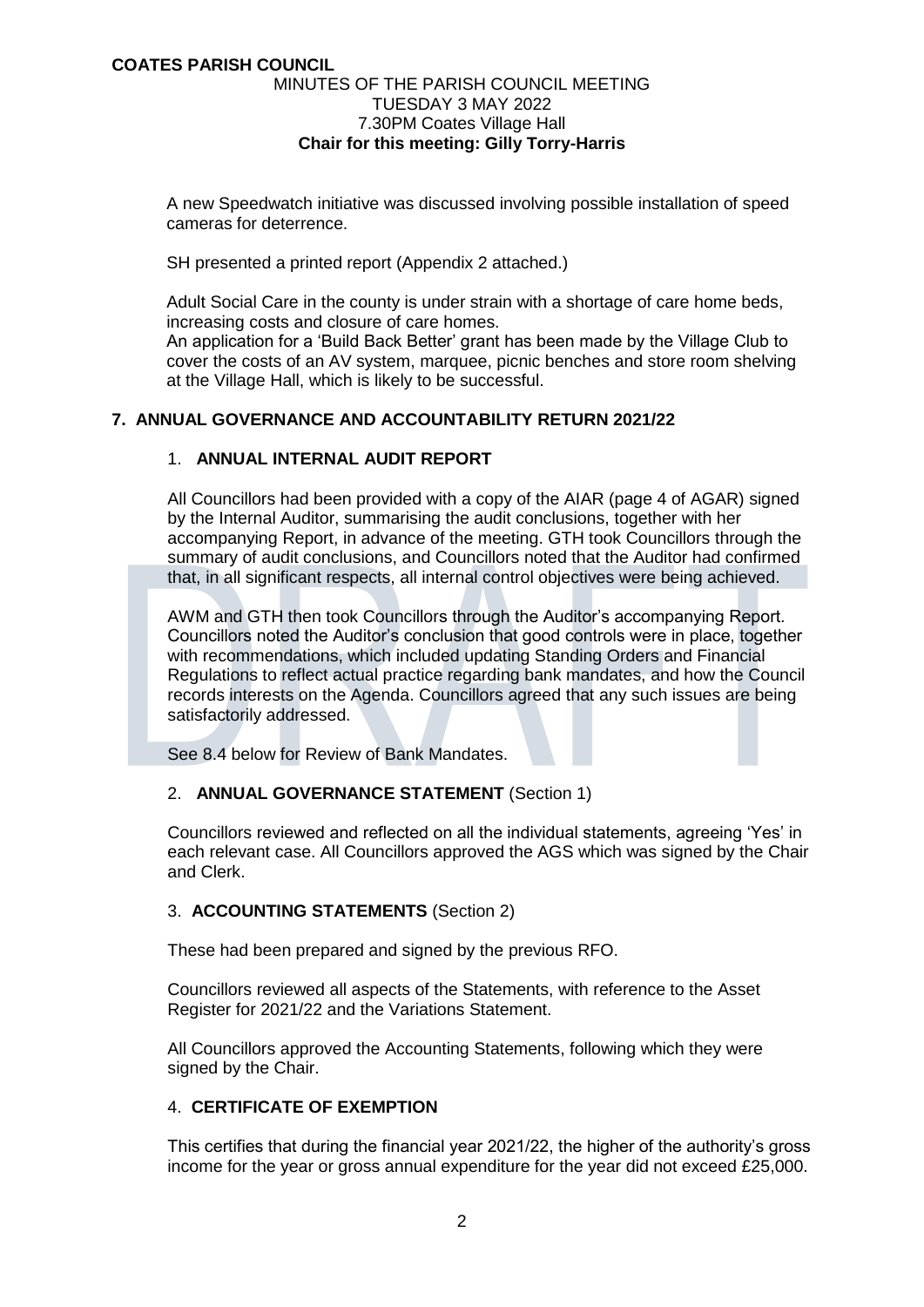#### MINUTES OF THE PARISH COUNCIL MEETING TUESDAY 3 MAY 2022 7.30PM Coates Village Hall **Chair for this meeting: Gilly Torry-Harris**

All Councillors approved the Certificate which was signed by the previous RFO and Chair.

## 5**. NOTICE OF PUBLIC RIGHTS**

All Councillors, together with the RFO, agreed and noted that the Notice of Public Rights, covering a period of 30 working days, would commence on 20 June 2022 when any person interested has the right to inspect and make copies of the accounting records.

# **8. FINANCIALS**

# 1. **APPROVAL OF YEAR-END ACCOUNTS: APRIL 2021-MARCH 2022**

Councillors had considered the year end accounts copied to them in advance of the meeting. GTH took Councillors through these with reference to the Account Summary/Bank Reconciliation and Receipts and Payments sheet, which resulted in Reserves of £9,872.33 at the end of the year. The former Clerk's salary accrued for March 2022, together with an outstanding invoice for a printer cartridge (£10.51) would be paid in May 2022.

Approval of the End of Year Accounts and Reserves: Proposed by GTH. Seconded by ACD. Resolved with the approval of all Councillors.

# 2. **APPROVAL OF SPEND AGAINST BUDGET VARIANCE: APRIL 2021-MARCH 2022**

GTH took Councillors through the Budget Variance with specific reference to any significant variances, but all Councillors understood and accepted the reasons for variance. Overall the total spend was £2,799 less than budgeted.

Approval of Spend against Budget Variance: Proposed by GTH. Seconded by ACD. Resolved with the approval of all Councillors.

# 3. **ANNUAL REVIEW OF BANK INVESTMENT ACCOUNT** (Precept**)**

Councillors reviewed the Precept Account at Lloyds Bank with a view to deciding whether the current year's precept of £10,000.00 should remain invested in the same account. In 2021-2022 total interest earned was £1.04, but it was acknowledged by Councillors that in the current economic climate investment rates still generally remained low. Considerable time had been spent recently reviewing the terms and conditions of the Account, and all Councillors agreed that there would be no overall benefit from transferring to another investment account at this time.

Agreement to continue holding precept in existing Precept Account: Proposed by GTH. Seconded by SMH. Resolved with the approval of all Councillors.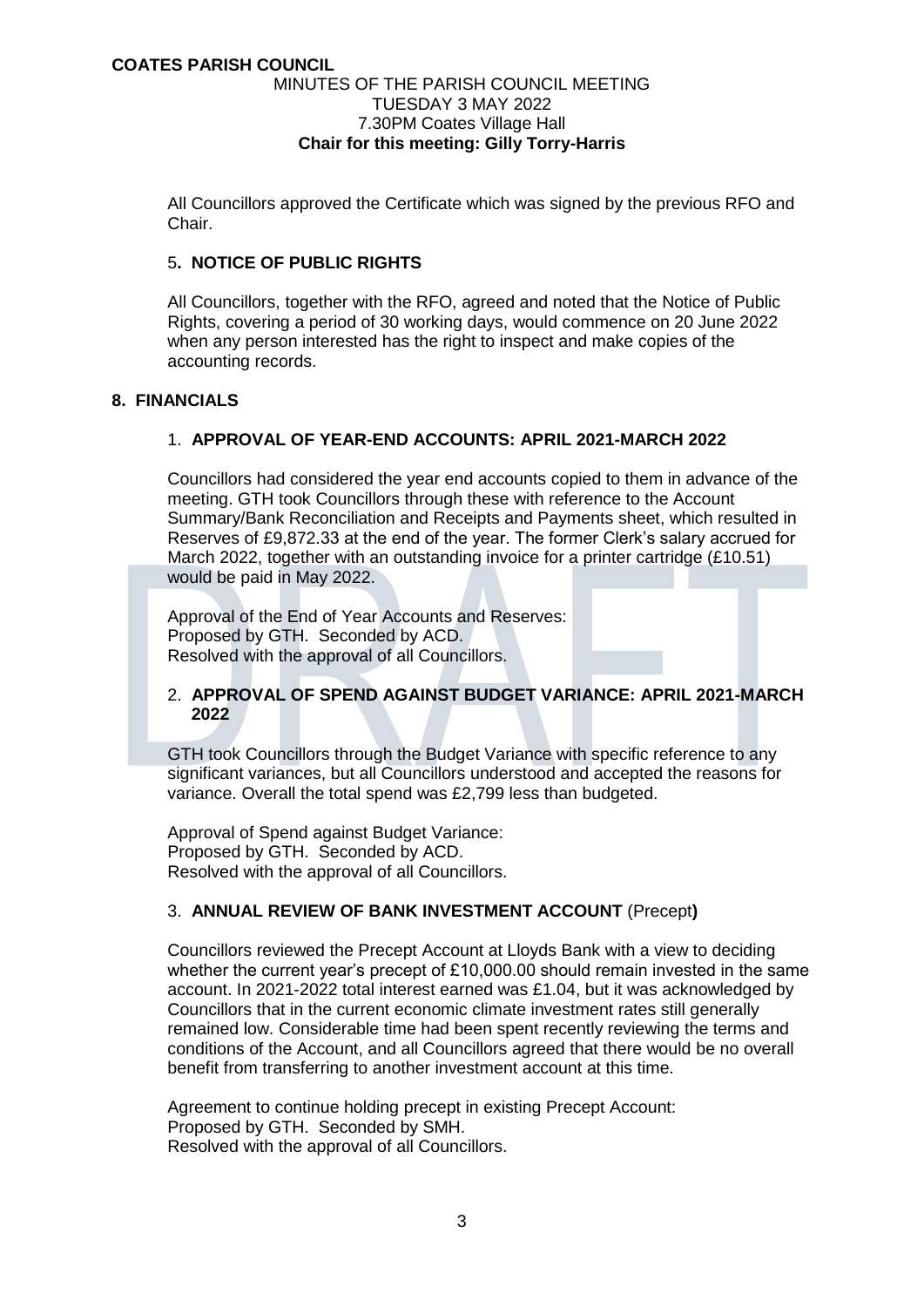#### MINUTES OF THE PARISH COUNCIL MEETING TUESDAY 3 MAY 2022 7.30PM Coates Village Hall **Chair for this meeting: Gilly Torry-Harris**

## 4. **ANNUAL REVIEW OF BANK MANDATES** (Signatories on Bank Account)

Internet banking arrangements are in place, and bank mandates are currently under review. The former Clerk/RFO has recently been removed from the mandate and is being replaced by the new Clerk/RFO, who will be the Service Administrator. Both Councillors AH and SH are now included in the mandate as 'signatures' on the accounts. Discussions are taking place with the bank about the best way to operate the system to ensure compliance with JPAG's Practitioners Guide from NALC and the Council's Financial Regulations.

It was proposed that AWM be given authority to process and authorise payments up to £100.

Agreement to continue review of bank mandates, update Financial Regulations and give AWM authority to process and approve payments up to £100: Proposed by SMH. Seconded by JD. Resolved with the approval of all Councillors.

#### 5. **ANNUAL REVIEW OF DIRECT DEBITS**

Councillors reviewed the only Direct Debit of £35 per year payable to the Information Commissioner's Office, which is the cheapest method of payment.

Agreement to retain this Direct Debit: Proposed by SMH. Seconded by JD. Resolved with the approval of all Councillors.

# 6. **VERIFICATION OF ACCOUNTS AT 30 APRIL 2022**

AH produced bank statements for the Council's accounts which were checked and the balances at 30 April 2022 were verified as follows: Precept account: £15,380.07 Treasurer's Account: £1,783.37

Verification of bank accounts: Proposed by AH. Seconded by SMH. Resolved with the approval of all Councillors.

# 7. **DETAILS OF RECENT INVOICES:**

| 1. GAPTC Internal Audit Services                                               | £87.50  |
|--------------------------------------------------------------------------------|---------|
| 2. Former Clerk's Salary, holiday pay and expenses (01.03.22–14.04.22) £488.50 |         |
| 3. Former Clerk's Homeworking Allowance (6 weeks)                              | £36.00  |
| 4. HMRC (PAYE)                                                                 | £122.00 |
| 5. KP Gardens (Grass Cutting)                                                  | £612.00 |

Payments proposed by GTH and AH; Seconded by SMH Resolved to make payments with the approval of all Councillors.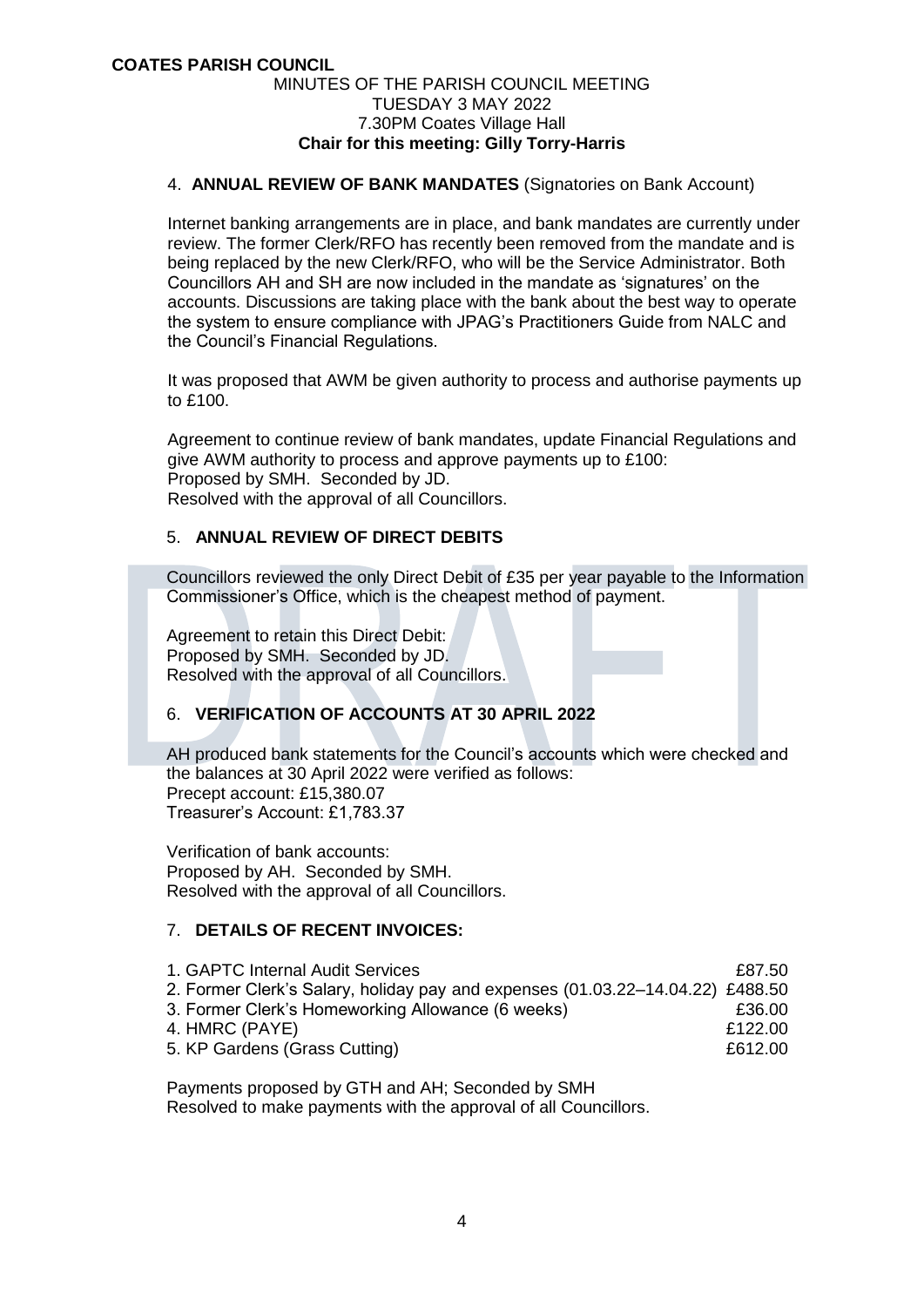## MINUTES OF THE PARISH COUNCIL MEETING TUESDAY 3 MAY 2022 7.30PM Coates Village Hall **Chair for this meeting: Gilly Torry-Harris**

# 8. **PRE-APPROVAL TO PAY:**

| 1. Insurance Premium (Proposed by GTH; Seconded by AH)     | Up to £650.00   |
|------------------------------------------------------------|-----------------|
| 2. Athena Webdesigns (Proposed by SMH; Seconded by RW)     | £300.00         |
| 3. Jubilee Plaque for VG (Proposed by GTH; Seconded by RW) | Up to $£150.00$ |
| 4. KP Gardens (Proposed by JD; Seconded by GTH)            | Up to £650.00   |

Resolved to make payments when required with the approval of all Councillors.

#### **9**. **ACTION POINTS FROM LAST MEETING**

1. Consider new Data Retention Policy/Schedule and Update to Privacy Policy.

RW had emailed Councillors proposed drafts of a Data Retention Policy and Privacy Policy before the meeting. RW gave a summary of the proposed policies. It was agreed that all Councillors would consider them and discuss again at the next meeting with a view to approving and adopting them.

2(a) Review of Asset Register.

The Asset Register has just been reviewed, with AWM having increased values by 7% (in line with the CPI Annual Rate as at March 2022.) These revised values form the basis of the insurance review. Councillors have agreed that the brick built bus shelter should be classified as a building, and the locations of various portable items are being verified. The playground equipment, which has weekly safety checks, is about have its annual inspection by RoSPA, who will advise as to its condition and any necessary repairs. The inspection report will be reviewed and noted by the Council and a decision made on repairs or replacements.

Approval of revised Asset Register: Proposed by GTH. Seconded by SMH. Resolved with the approval of all Councillors.

2(b) Review and Renewal of Insurance Policy

The current insurance policy is with AXA on a 3 year contract and is due to expire on 31 May. Quotes from a number of companies have been requested, based on the updated Asset Register. GTH explained that quotes have ranged from £588 to £613 per year, but further adjustments to the level of cover are required. At the time of the meeting, all Councillors approved the AVIVA policy and quote, but further quotes are awaited and will be considered by Councillors. GTH proposed pre-approval to pay the agreed premium up to £650, which was seconded by AH and approved by all Councillors - see **8.**8.1 above.

3(a) Website Security

GTH reported that Athena Webdesigns, who host the website, had now installed the SSL Certificate, as agreed, to improve security.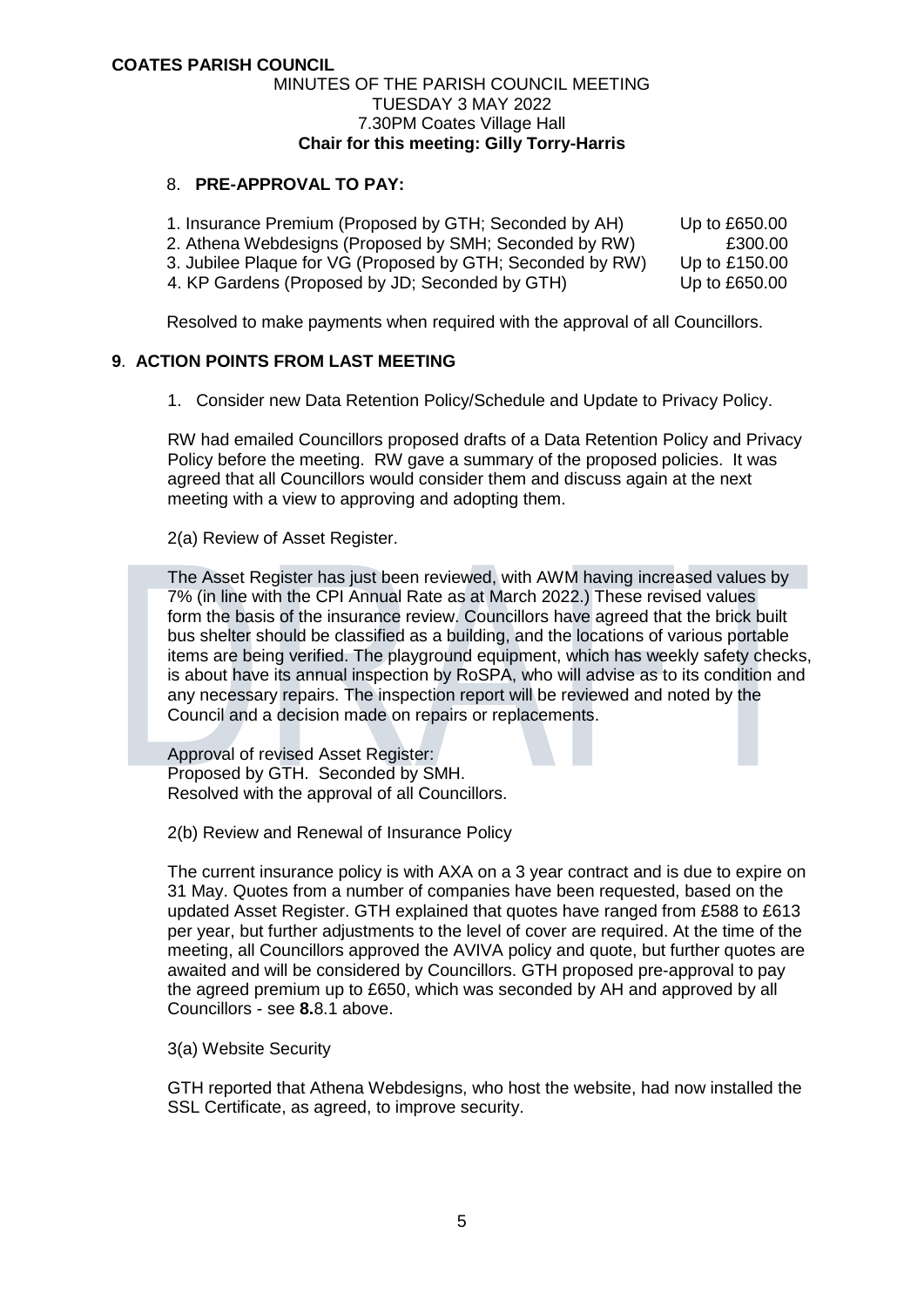#### MINUTES OF THE PARISH COUNCIL MEETING TUESDAY 3 MAY 2022 7.30PM Coates Village Hall **Chair for this meeting: Gilly Torry-Harris**

3(b) Review and Renewal of Athena Website Package

GTH explained that the current contract with Athena is up for renewal on 1 June. It was discussed that other companies could be considered, but Councillors were not in favour of starting up a new website at this time. Athena has offered 3 potential renewal packages: WORDPRESS PRO (basic); PRO PLUS (medium) and PREMIUM. All have daily backups and an SSL Certificate, but they have different space capacities and different methods for processing software updates. The medium package is closest to what we have now, but we would need extra storage capacity.

All Councillors approved the medium option with the addition of extra space at a cost of £300 per year to be reviewed in 6 months. Proposed by SMH. Seconded by RW. Resolved with the approval of all councillors.

4. Trewsbury Road Junction

District Councillor TB had confirmed in his report that the trees at the junction had been substantially cleared, resulting in improved visibility, which will hopefully reduce the risk of accidents.

5. Unnamed Road

A member of the public asked for an update on the issue of the unnamed road, which is referred to as both Dark Lane and Manor Farm Road. GTH explained that a fee of £300 had been paid to CDC Address Management with a view to resolving the issue. The resident's concern was that delivery drivers were getting lost, and she would prefer the road to be called Dark Lane. RW acknowledged the issue, but confirmed that other residents would prefer it to be called Manor Farm Road, and so no consensus was possible. JD confirmed that he was looking into the issue and would report back when there are any developments.

6. Update on Dog Fouling Problem

JD reported that the situation has improved, and it is hoped this will no longer be an issue.

7. Footpath from Disabled Gate

ACD has spoken with the residents who had concerns about the footpath from the disabled gate and they are content that the issue is now resolved. It was agreed that this item can be regarded as closed.

8. Update on Path to Bus Shelter

GTH asked County Councillor SH if there had been any developments relating to the proposed path to the bus shelter. There have been none so far, but SH will continue to press this issue with the intention of Highways agreeing to a simple footpath.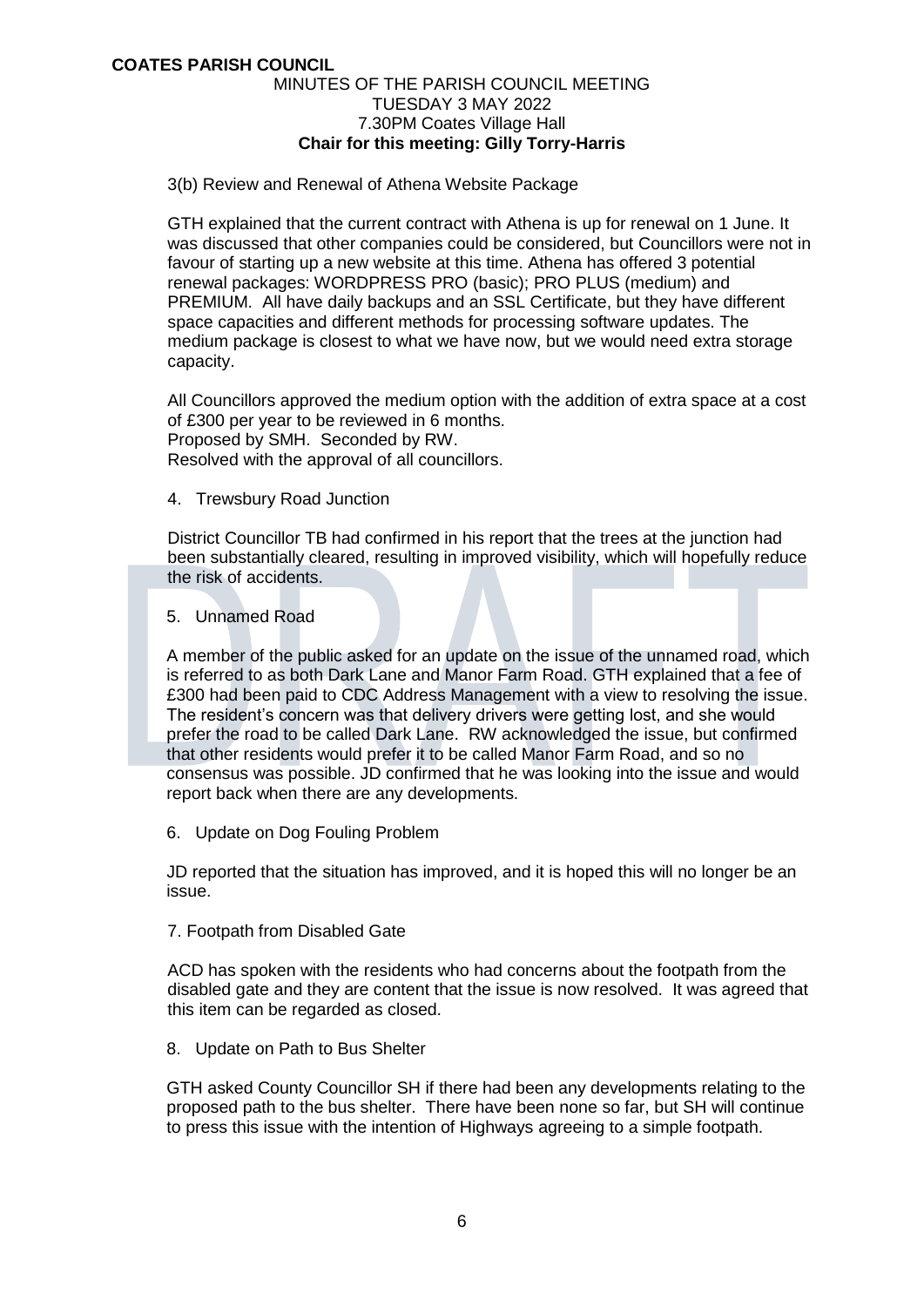#### MINUTES OF THE PARISH COUNCIL MEETING TUESDAY 3 MAY 2022 7.30PM Coates Village Hall **Chair for this meeting: Gilly Torry-Harris**

9. Co-option of New Councillor

No-one has come forward for co-option. RW may discuss this with a possible candidate.

# **10. ANNUAL REVIEW OF PARISH POLICY DOCUMENTS**

Allocation of responsibilities:

Councillors nominated themselves to review the following policies and produce drafts before the next meeting

|    | 1. Financial Regulations<br>2. Health and Safety Policy | <b>SMH</b><br><b>ACD</b> |
|----|---------------------------------------------------------|--------------------------|
| 3. | Asset Register                                          | <b>AWM</b>               |
| 4. | <b>Code of Conduct</b>                                  | <b>RW</b>                |
|    | 5. Disciplinary and Grievance Arrangements              | JD                       |
| 6. | <b>Standing Orders</b>                                  | AH                       |
|    | 7. Publication Scheme                                   | <b>RW</b>                |
| 8. | <b>Risk Management</b>                                  | <b>GTH</b>               |
|    | 9. Reserves Policy                                      | <b>SMH</b>               |
|    | 10. Grant policy                                        | GTH                      |

# **11. GENERAL VILLAGE MATTERS**

Tree Planting

SL told the meeting that in the last year 1,600 trees had been planted around the village, including Victory Green, and the cricket pitch. Additionally, some trees have been planted on private land, but are visible to the public. GCC had donated 1,000 trees, instead of the intended 100. More trees remain to be planted next year.

The specimen trees planted on Victory Green are becoming established, but should be watered. GTH is arranging for a tree plaque to be erected on Victory Green, commemorating the Queen's Platinum Jubilee. She proposed pre-approval to spend up to £150, which was seconded by RW and approved by all Councillors – see **8.**8.3 above.

#### Village Clock

AH updated the meeting about the Village Clock. One face is not working, and the hands on the other side expand and slip off the spindle in hot weather. This is being looked at and hopefully will be rectified by a new battery.

#### Queen's Platinum Jubilee

SL reported on the village events planned for the Jubilee weekend, organised by the Village Club and Village Hall, which are a barbecue on Saturday 4 June at the Village Hall and the Big Jubilee Lunch on Sunday 5 June. The road closure application for Sunday (10am – 5pm near Village Hall) has been approved, and AH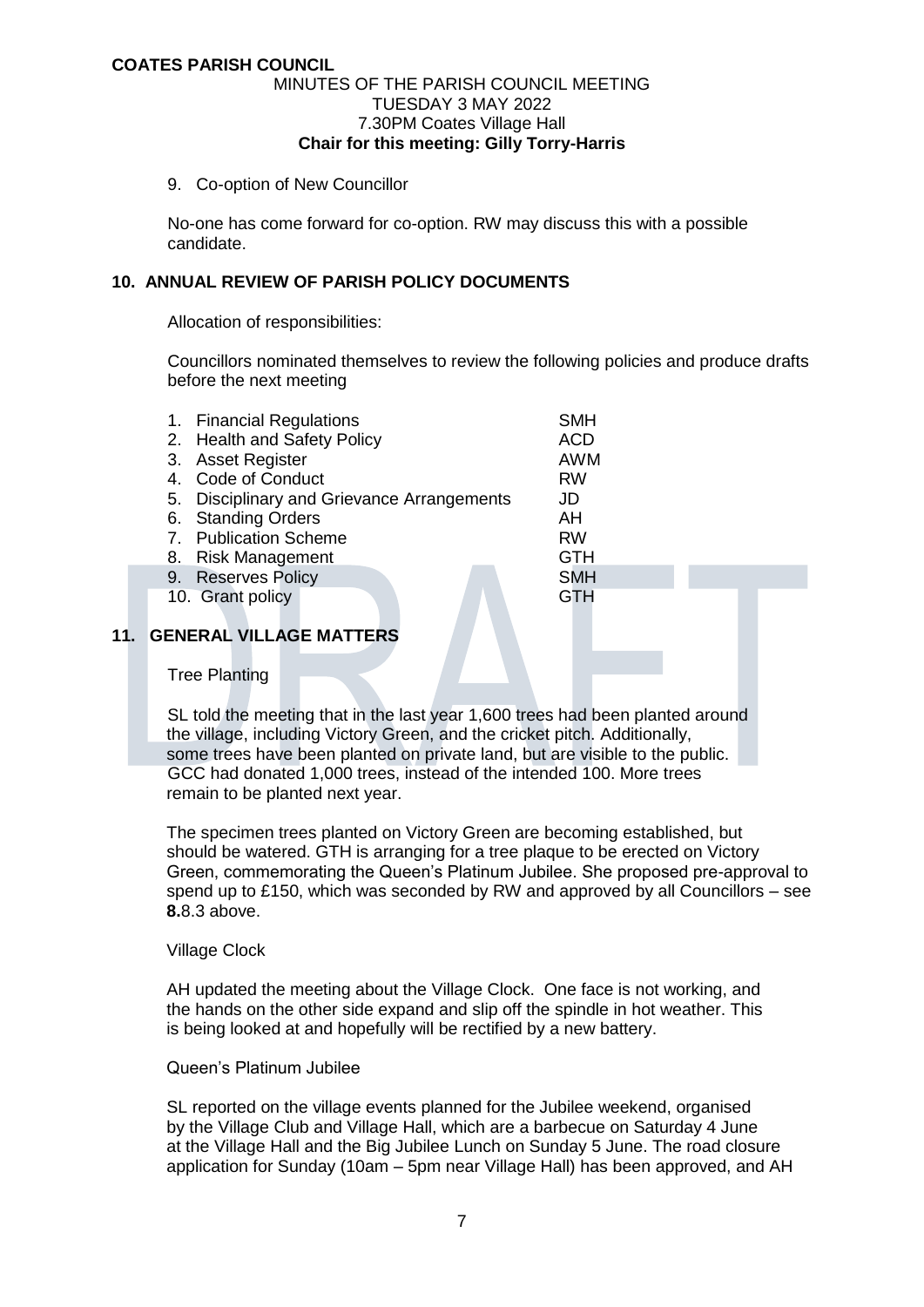#### MINUTES OF THE PARISH COUNCIL MEETING TUESDAY 3 MAY 2022 7.30PM Coates Village Hall **Chair for this meeting: Gilly Torry-Harris**

has personally agreed to organise it on the day. SL said that personal invites will be sent to every house in the village.

#### **12. PLANNING APPLICATIONS**

- 1. 21/03258/FUL
- 2. 22/0318/TPO
- 3. 22/00778/FUL

All councillors have now responded and AWM is to notify the Planning Department that there are no objections.

## **13. RATIFICATION OF APPOINTMENT OF NEW PARISH CLERK**

GTH kept Councillors informed throughout the recruitment process and consulted them regarding AWM's suitability for the role of Parish Clerk and RFO. All Councillors had individually approved the appointment of AWM.

1. Terms and Conditions of Employment:

 GTH took Councillors through these with reference to the Employment Contract agreed with AWM.

2. Salary Scale:

 GTH explained the agreed NALC pay scale for AWM, together with a Home Working Allowance.

3. Pension Provision:

 SMH confirmed that all Pensions' Regulator requirements had been complied with, and AWM had been offered the opportunity to join a pension scheme, but that he had declined the offer.

 All Councillors ratified the appointment of AWM Proposed by GTH. Seconded by AH. Resolved with the approval of all Councillors.

# **14. POINTS FOR CONSIDERATION AT NEXT MEETING**

None other than those referred to above.

The meeting closed at 22.15